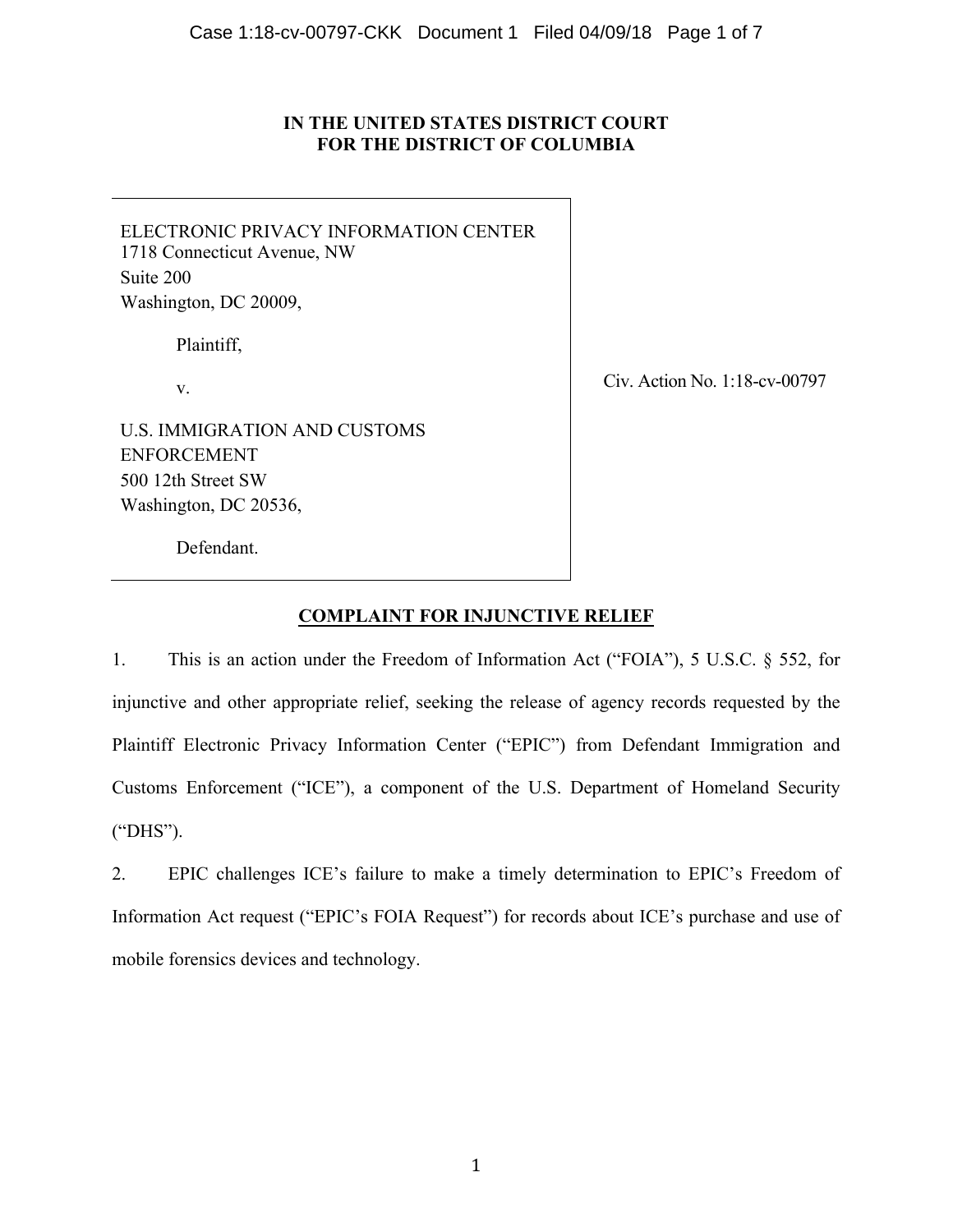#### **Jurisdiction and Venue**

3. This Court has subject matter jurisdiction over this action pursuant to 28 U.S.C. § 1331 and 5 U.S.C. §§ 552, (a)(6)(E)(iii), (a)(4)(B). This Court has personal jurisdiction over Defendant ICE.

4. Venue is proper in this district under 5 U.S.C. § 552(a)(4)(B).

### **Parties**

5. Plaintiff EPIC is a nonprofit organization, incorporated in Washington, DC, established in 1994 to focus public attention on emerging privacy and civil liberties issues. Central to EPIC's mission is oversight and analysis of government activities. EPIC's Advisory Board includes distinguished experts in law, technology, public policy, and cybersecurity. EPIC routinely disseminates information to the public through the EPIC website, the EPIC Alert, and various other news organizations. EPIC is a representative of the news media. *EPIC v. Dep't of Def.*, 241 F. Supp. 2d 5, 15 (D.D.C. 2003).

6. Defendant ICE is a component of the DHS, which is a federal agency within the meaning of 5 U.S.C. § 552(f)(1), and is headquartered in Washington, D.C.

#### **Facts**

7. ICE is one of the largest law enforcement agencies in the United States.

8. The agency enforces federal border laws and conducts homeland security investigations, operating both at the U.S. border and the interior.

9. ICE's law enforcement activities include conducting warrantless electronic device searches "without individualized suspicion."<sup>1</sup>

 <sup>1</sup> U.S. Immigration and Customs Enforcement, *Directive No. 7-6.1 Border Searches of Electronic Devices* (Aug. 18, 2009),

https://www.dhs.gov/xlibrary/assets/ice\_border\_search\_electronic\_devices.pdf.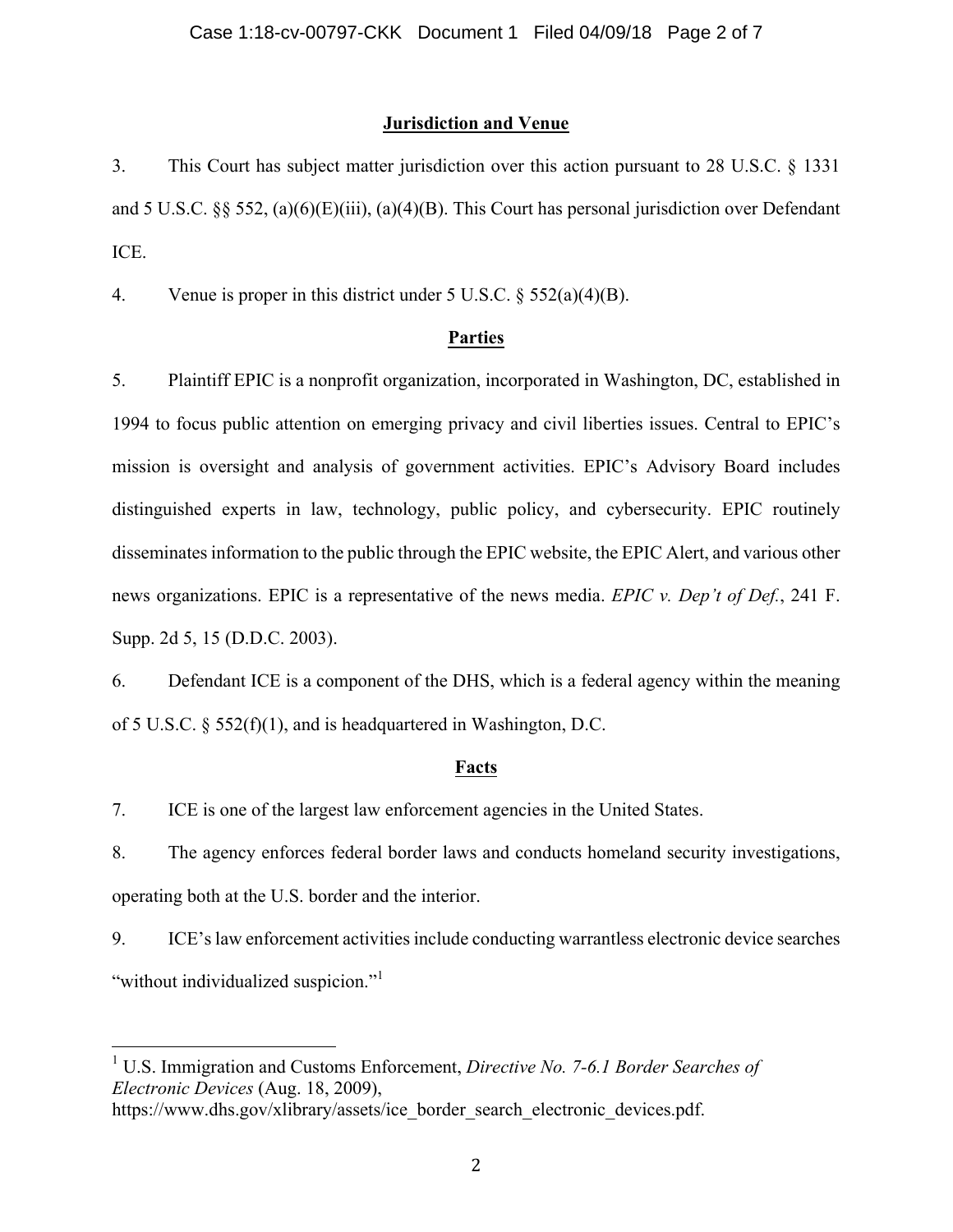### Case 1:18-cv-00797-CKK Document 1 Filed 04/09/18 Page 3 of 7

10. DHS has significantly increased the number of electronic device searches at the border, impacting both US citizens and international travelers.<sup>2</sup>

11. The electronic device searches conducted by ICE often include inspecting text messages, private emails, contact lists, and photos as well as other personal information.<sup>3</sup>

12. Over the last several years, ICE has tested various mobile forensic technologies.<sup>4</sup> Additionally, ICE has signed contracts with Cellebrite, a provider of mobile forensic technology.<sup>5</sup>

13. Cellebrite sells Universal Forensic Extraction Devices (UFED) that unlock, decrypt, and extract phone data, including "real-time mobile data . . . call logs, contacts, calendar, SMS, MMS, media files, apps data, chats, passwords." 6

14. According to Cellebrite, the "UFED Cloud Analyzer tool" can extract private information—even without the assistance of the owner—from private cloud based accounts, such as those maintained by Facebook, Gmail, iCloud, Dropbox, and WhatsApp.<sup>7</sup>

 <sup>2</sup> Masood Farivar, *At US Border, Dramatic Spike in Searches of Phones, Electronice Devices*, Voice of America (Oct. 28, 2017), https://www.voanews.com/a/us-border-spike-in-searches-ofphones-electronic-devices/4090013.html.<br><sup>3</sup> Charlie Savage and Ron Nixon, *Privacy Complaints Mount Over Phones Searches at U.S.* 

*Border Since 2011* (Dec. 22, 2017), https://www.nytimes.com/2017/12/22/us/politics/us-border-

privacy-phone-searches.html.<br><sup>4</sup> Dept. of Homeland Security, *Test Results for Mobile Device Acquistion*,<br>https://www.dhs.gov/publication/mobile-device-acquisition.

<sup>&</sup>lt;sup>5</sup> See Federal Procurement Data System report, *available at* 

https://www.fpds.gov/ezsearch/search.do?q=cellebrite+CONTRACTING\_AGENCY\_NAME%3 A%22U.S.+IMMIGRATION+AND+CUSTOMS+ENFORCEMENT%22&s=FPDSNG.COM&t emplateName=1.4.4&indexName=awardfull.<br><sup>6</sup> Cellebrite Mobile Forensics, *Unlock Digital Intelligence: Accelerate Investigations Anywhere*,

*available at*

https://web.archive.org/web/20170614063253/https://www.cellebrite.com/Media/Default/Files/F orensics/Solution-Briefs/Mobile-Forensics-Solution-Brief.pdf. <sup>7</sup> *See* Cellebrite, *UFED Cloud Analyzer: Unlock cloud-based evidence to solve the case sooner*,

https://www.cellebrite.com/en/products/ufed-cloud-analyzer/.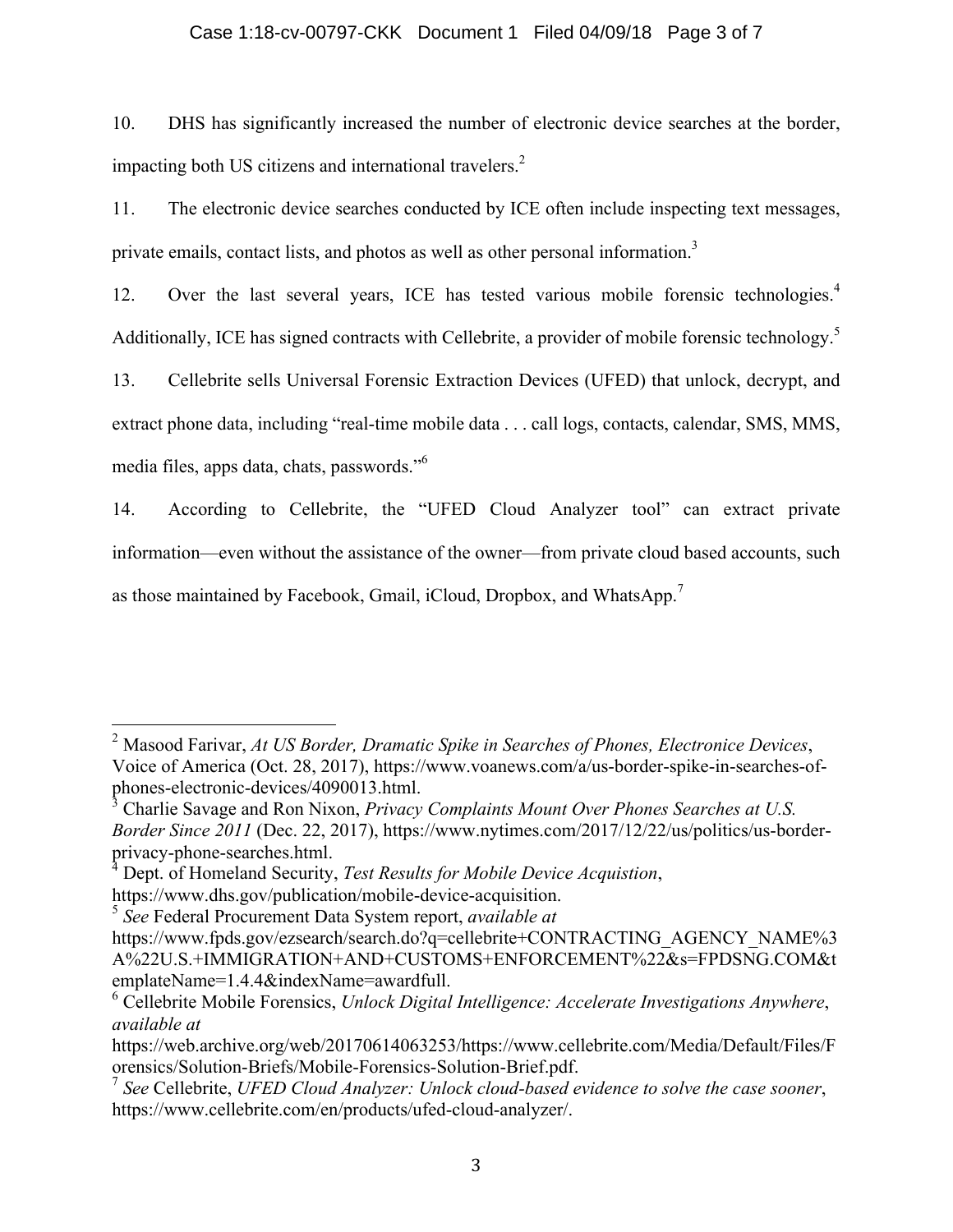#### Case 1:18-cv-00797-CKK Document 1 Filed 04/09/18 Page 4 of 7

15. DHS released a Privacy Impact Assessment (PIA) in 2009 pertaining to border searches by ICE.<sup>8</sup> The PIA did not address the privacy implications of retrieving personal data from cloudbased services.<sup>9</sup>

16. An ICE directive pertaining to border searches of electronic devices was released in 2009.<sup>10</sup> The ICE Directive 7-6.1 did not provide policies or procedures for the retrieval of personal data stored at cloud-based services from personal electronic devices.<sup>11</sup>

17. The Directive 7-6.1 asserts that ICE's policies apply when electronic devices or information from electronic devices is turned over to ICE by CBP.<sup>12</sup>

18. ICE's data retrieval techniques for mobile devices pose significant threats to privacy. These techniques allow ICE to collect a significant amount of personal data directly from electronic devices and cloud-based services without individualized suspicion or warrant authority. Moreover, it remains unclear what the agency does with the personal information it obtains.

### **EPIC's FOIA Request**

19. On June 13, 2017, EPIC submitted a FOIA Request to ICE's Freedom of Information Act Office via email.

20. EPIC's FOIA Request sought records pertaining to ICE's use of mobile forensic devices and technologies. Specifically, EPIC sought:

 <sup>8</sup> Dept. of Homeland Security, *Privacy Impact Assessment for the Borders Searches of Electronic Devices* (Aug. 25, 2009),

https://www.dhs.gov/sites/default/files/publications/privacy\_pia\_cbp\_laptop.pdf. <sup>9</sup> *See Id.*

<sup>&</sup>lt;sup>10</sup> U.S. Immigration and Customs Enforcement, ICE Directive No. 7-6.1 (Aug. 18, 2009), https://www.dhs.gov/xlibrary/assets/ice\_border\_search\_electronic\_devices.pdf. <sup>11</sup> *See Id.*

 $^{12}$  *Id* § 6.2.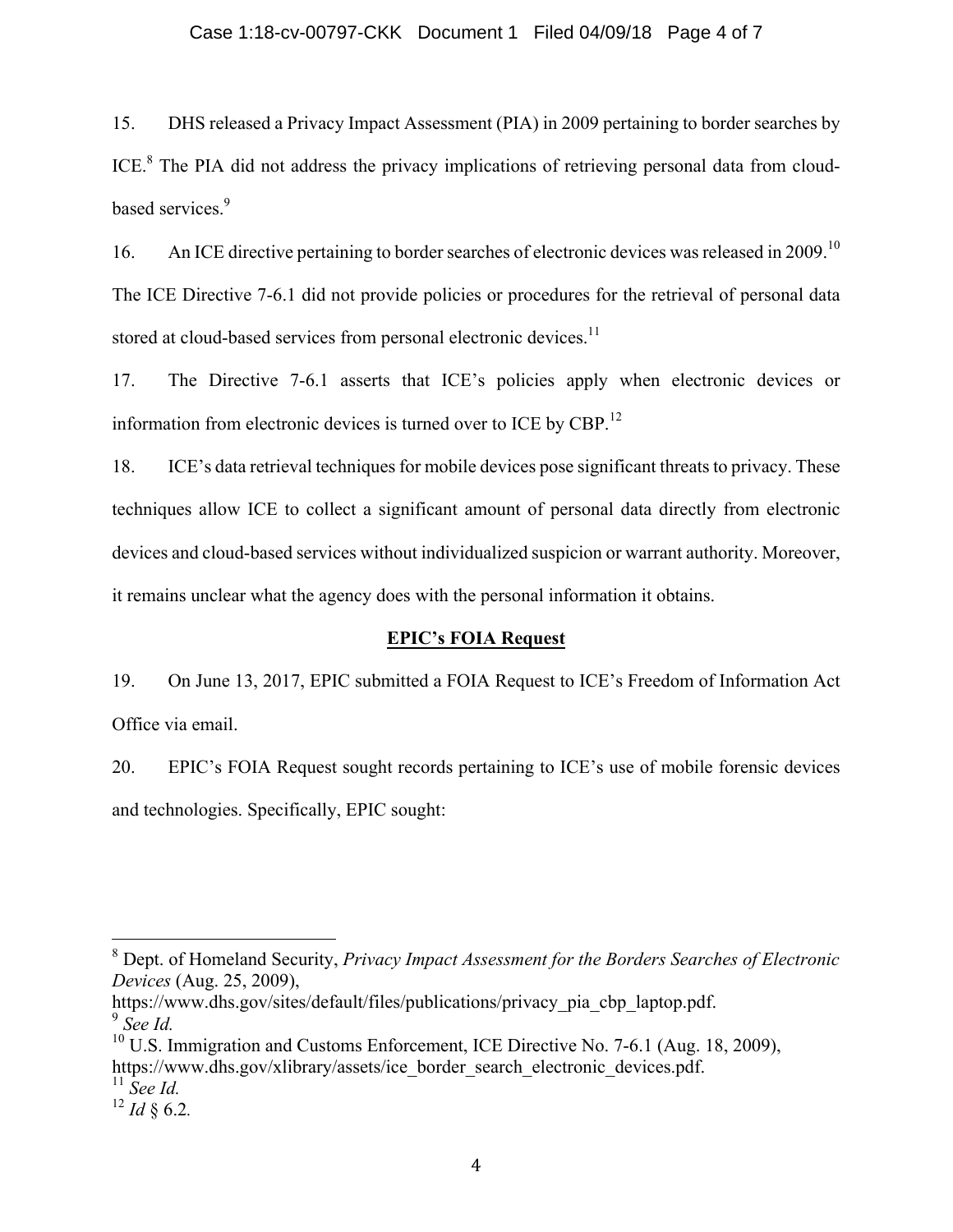- (1) All recent ICE contracts related to purchase of mobile forensics devices and technology, including cloud data analysis $13$  and decryption. Contract numbers and vendors attached.
- (2) All guidance, training materials, manuals, or other policies and procedures on ICE use of mobile data forensics technology at the border and in the US interior, including the use of cloud analysis and decryption.
- (3) All ICE Privacy Impact Assessments, or other privacy and civil liberties assessments, dated after August 29, 2009 and involving mobile forensic technology, including for decryption and cloud analysis.

21. EPIC sought "news media" fee status under 5 U.S.C.  $\S$  552(a)(4)(A)(ii)(II), and a waiver of all duplication fees under 5 U.S.C. § 552(a)(4)(A)(iii). EPIC also sought expedited processing under 5 U.S.C.  $\S$  5(a)(6)(E)(v)(II).

22. In an email dated June 20, 2017, the ICE FOIA Office acknowledge receipt of EPIC's FOIA request. Per the email, ICE also granted EPIC's request for a fee waiver, but denied EPIC's request for expedited processing.

23. On July 17, 2017, EPIC submitted a Freedom of Information Act Appeal regarding the denial of EPIC's request for expedited processing.

24. As of April 9, 2018, ICE has not responded to EPIC's Freedom of Information Act Appeal or made a determination on EPIC's FOIA request.

# **EPIC's Constructive Exhaustion of Administrative Remedies**

25. Today is the 300th day since ICE received EPIC's FOIA Request.

26. ICE has failed to make a determination regarding EPIC's FOIA Request within the time period required by 5 U.S.C.  $\S$  552(a)(6)(A).

27. ICE's failure to make a determination within the statutory time limit violates the FOIA.

 $13$  "Cloud data analysis" includes technology and software which enable access to and copying of data located on social media, online storage, and other digitally based applications and programs.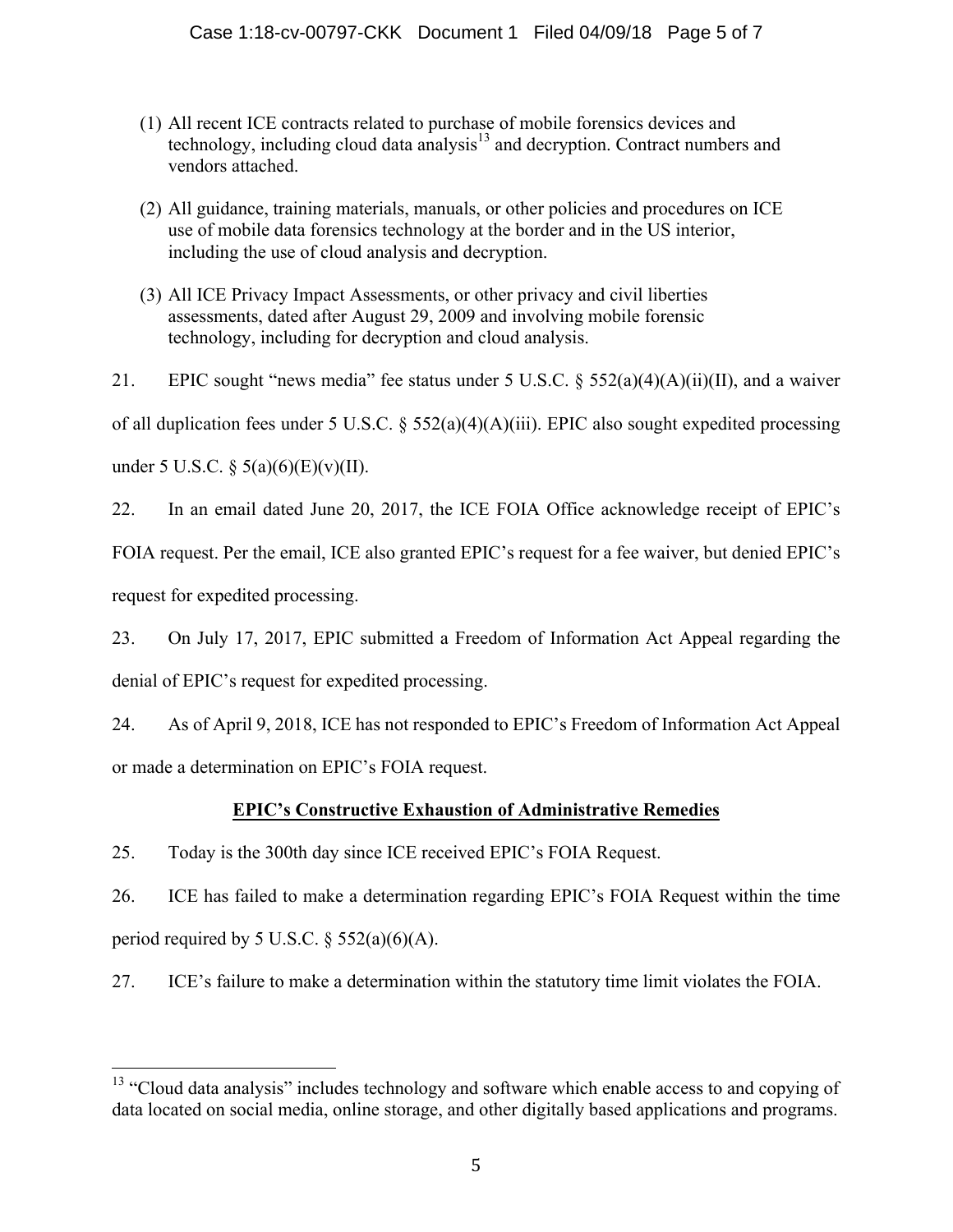28. EPIC has constructively exhausted all administrative remedies under 5 U.S.C. §  $552(a)(6)(C)(i)$ .

## **Count I**

## **Violation of FOIA: Failure to Comply With Statutory Deadlines**

32. Plaintiff asserts and incorporates by reference paragraphs 1-28.

33. Defendant ICE has failed to make a determination regarding EPIC's FOIA Request within twenty days, and has thus violated the deadline under 5 U.S.C. § 552 (a)(6)(A)(i) and 6 C.F.R. § 5.5.

34. Plaintiff has constructively exhausted all applicable administrative remedies with respect to EPIC's FOIA Request. 5 U.S.C.  $\S$  552(a)(6)(C)(i).

## **Count II**

# **Violation of FOIA: Unlawful Withholding of Agency Records**

35. Plaintiff asserts and incorporates by reference paragraphs 1-28.

36. Defendant has wrongfully withheld agency records requested by Plaintiff.

37. Plaintiff has constructively exhausted applicable administrative remedies with respect to Defendant's withholding of the requested records.

38. EPIC has exhausted the applicable administrative remedies with respect to EPIC's

FOIA Request. 5 U.S.C.  $\S$  552(a)(6)(C)(i).

39. Plaintiff is entitled to injunctive relief with respect to the release and disclosure of the requested records.

# **Requested Relief**

WHEREFORE, Plaintiff prays that this Court:

A. Order Defendant to grant EPIC expedited processing;